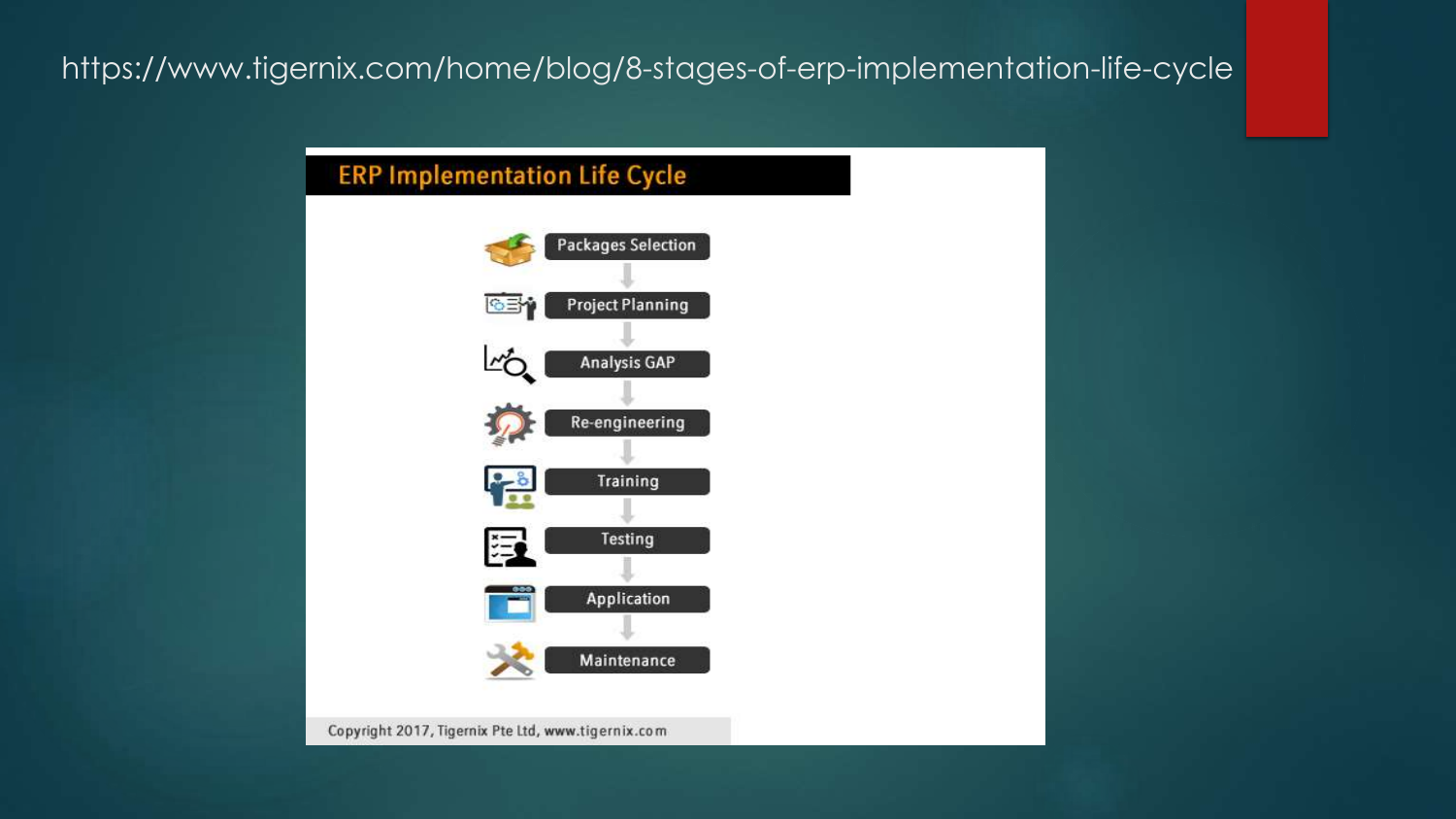# Steps in ERP Life cycle

#### *1. Selection of packages:*

**This is the very first stage of the ERP implementation life cycle, where the company has to select** a good ERP package that suits your company and your business needs, with a proper research. When selecting an ERP system, degree of matching and customization it can provide your business and stability and future assistance of the software provider, are few things you should keep in mind for a successful ERP implementation.

#### *2. Project Planning:*

 At this phase of the ERP life cycle, you should come up with a clear and realistic plan for the process. This includes scheduling timelines and deadlines for projects, identifying roles and assigning responsibilities for the ERP implementation process.

#### *3. Analysis GAP:*

Being one of the important and crucial steps in the ERP life cycle, GAP analysis is the analysis done to create a clear and complete model to identify the current state of the company and the direction it will head to in the future depending on the business goals of the company.

#### *4. Re-engineering:*

• This is where the human factor of the business comes to spot light. The step involves many changes and alteration in the number of employees and job responsibilities which should be performed carefully as it directly affects the efficiency of the company.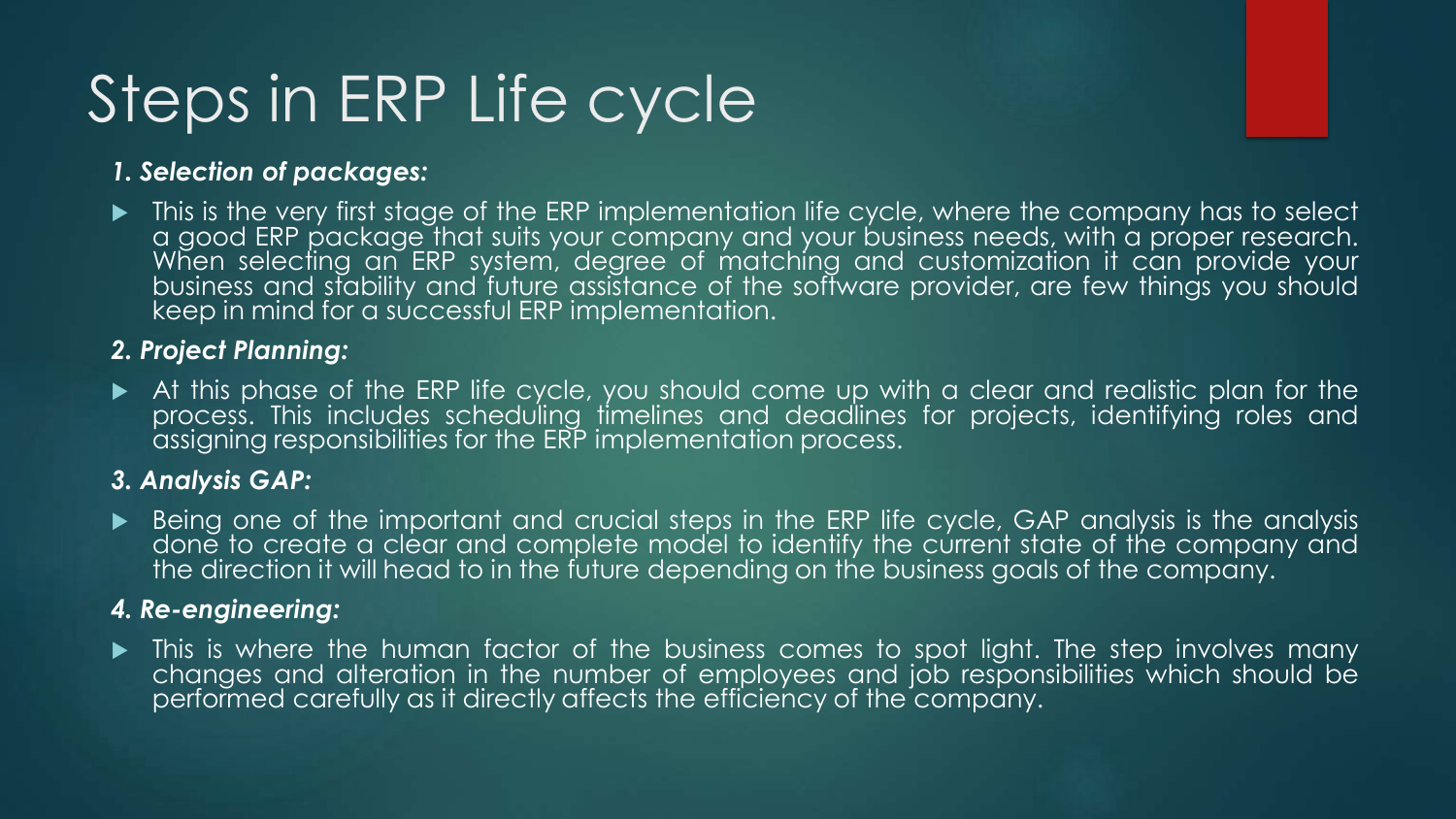## Conti….

#### *5. Training:*

- $\blacktriangleright$  To enhance the efficiency, having a group of employees who are well trained and familiar with the new system is essential which is why this step becomes important in the ERP implementation life cycle.
- With the help of the software service provider, at this stage, the company should start training their employees for the ERP system who been selected after considering the following qualities; willingness to change, the ability to learn new thing quickly and accurately and familiarity with new technology.

#### *6. Testing:*

For Testing is not an exception for a new system to run smoothly. Here the company will test real life extreme scenarios like user error detections, system overload, simultaneous multiple user log-ins, data security and more. This will help the company to identify errors, bugs and weak links before the implementation.

#### *7. Application:*

 $\blacktriangleright$  It is in this stage the ERP system's actual implementation happens. After the data conversion and data base work is over, the implementation of the new ERP system will be done and then, the old system will be removed.

#### *8. Maintenance:*

 After implementation, maintenance is the lasts step of the ERP life cycle where the constant maintenance of the system involves. This is the where the employees will learn to face and deal with system related problems while the system should be updated corresponding to the future updates of the software solution provider.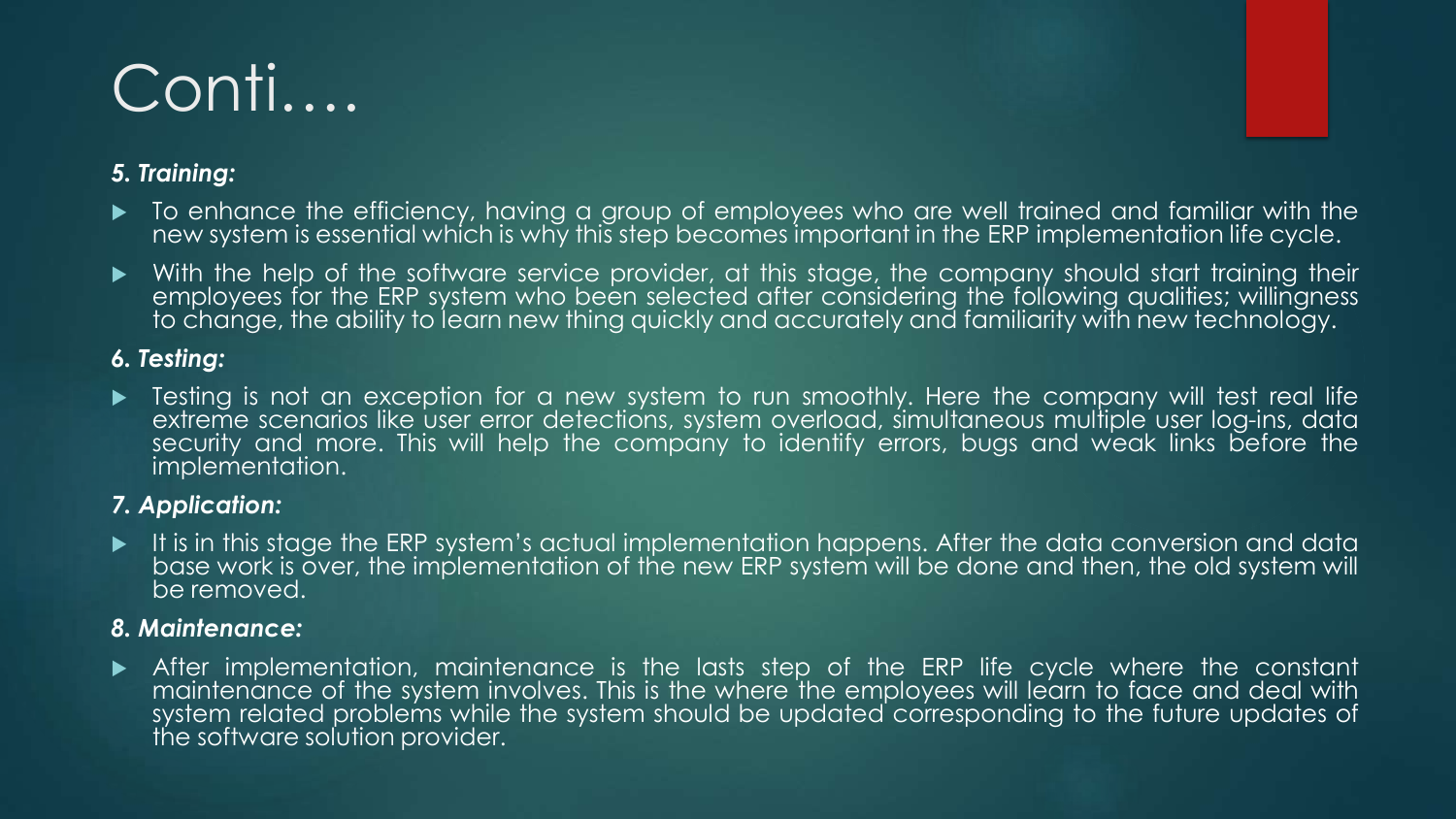## ERP Implementation Strategy

| <b>PROJECT</b><br><b>DRIVERS</b>                                           | Diagnostic view of why the ERP system is being implemented<br>٠<br>Cognizant of organizational demands<br>٠ |
|----------------------------------------------------------------------------|-------------------------------------------------------------------------------------------------------------|
| <b>PROJECT</b><br><b>MANAGEMENT</b>                                        | <b>Project schedules</b><br>٠<br>Logistics<br>٠                                                             |
| <b>PROJECT</b><br><b>RESOURCES</b>                                         | Internal key subject matter experts<br>٠<br><b>External consultants</b><br>$\omega$ .                       |
| <b>ERP FUNCTIONAL</b><br><b>MODULES</b>                                    | <b>Business proceses fit</b><br>٠<br>Integration<br>٠                                                       |
| <b>EXISTING</b><br><b>PLATFORMS,</b><br><b>SYSTEMS,</b><br><b>AND DATA</b> | Legacy systems<br>۰<br>Interfaces, data conversion and configuration<br>$\bullet$                           |
| <b>COST</b><br><b>ALLOCATION</b>                                           | <b>Budget</b><br>Funding<br>٠                                                                               |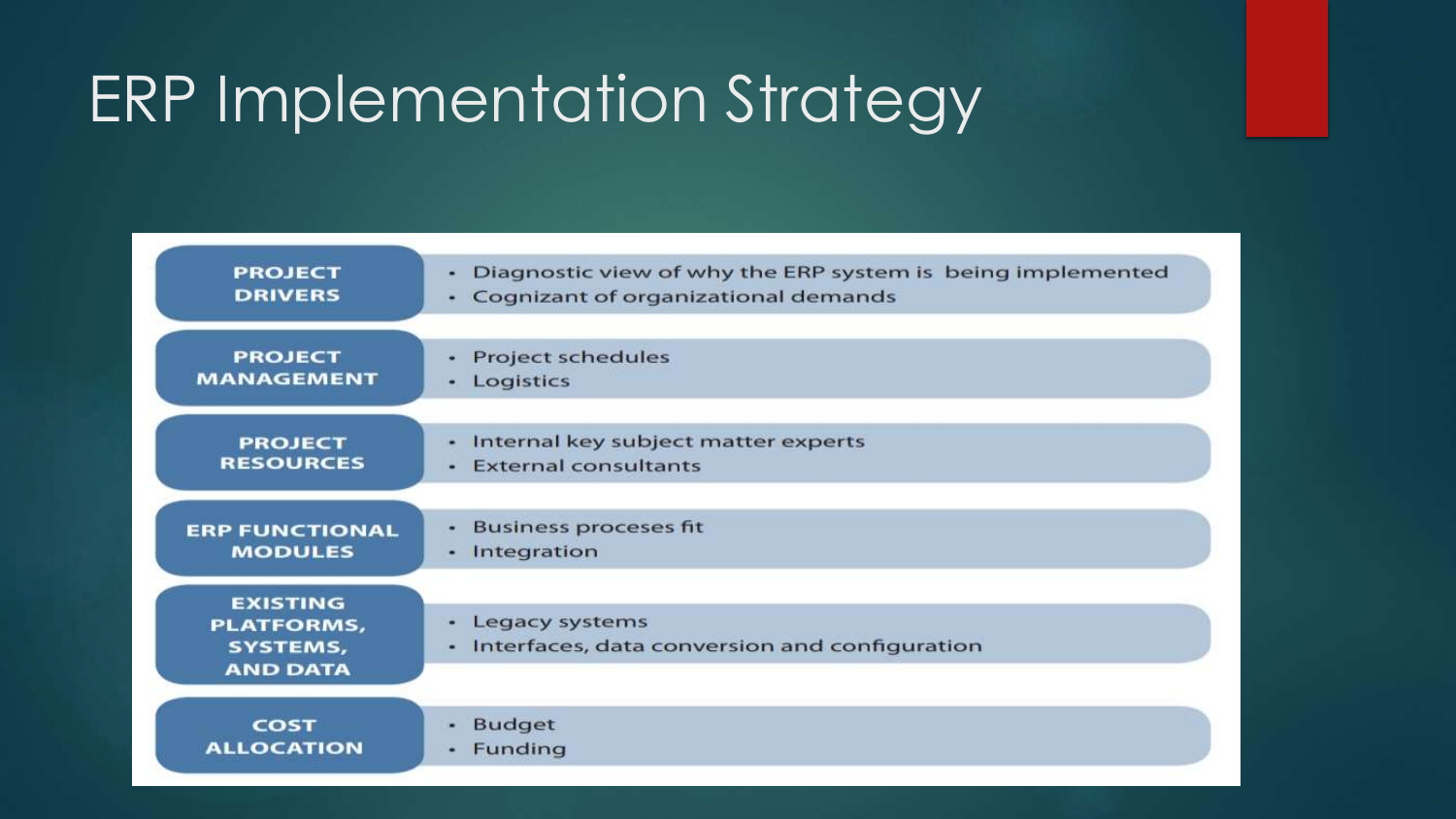### ERP Implementation Methodologies

**D** Joint Venture

- Company Driven
- ▶ Combined Company Driven and ERP Vendor LED
- **ERP Vendor LED**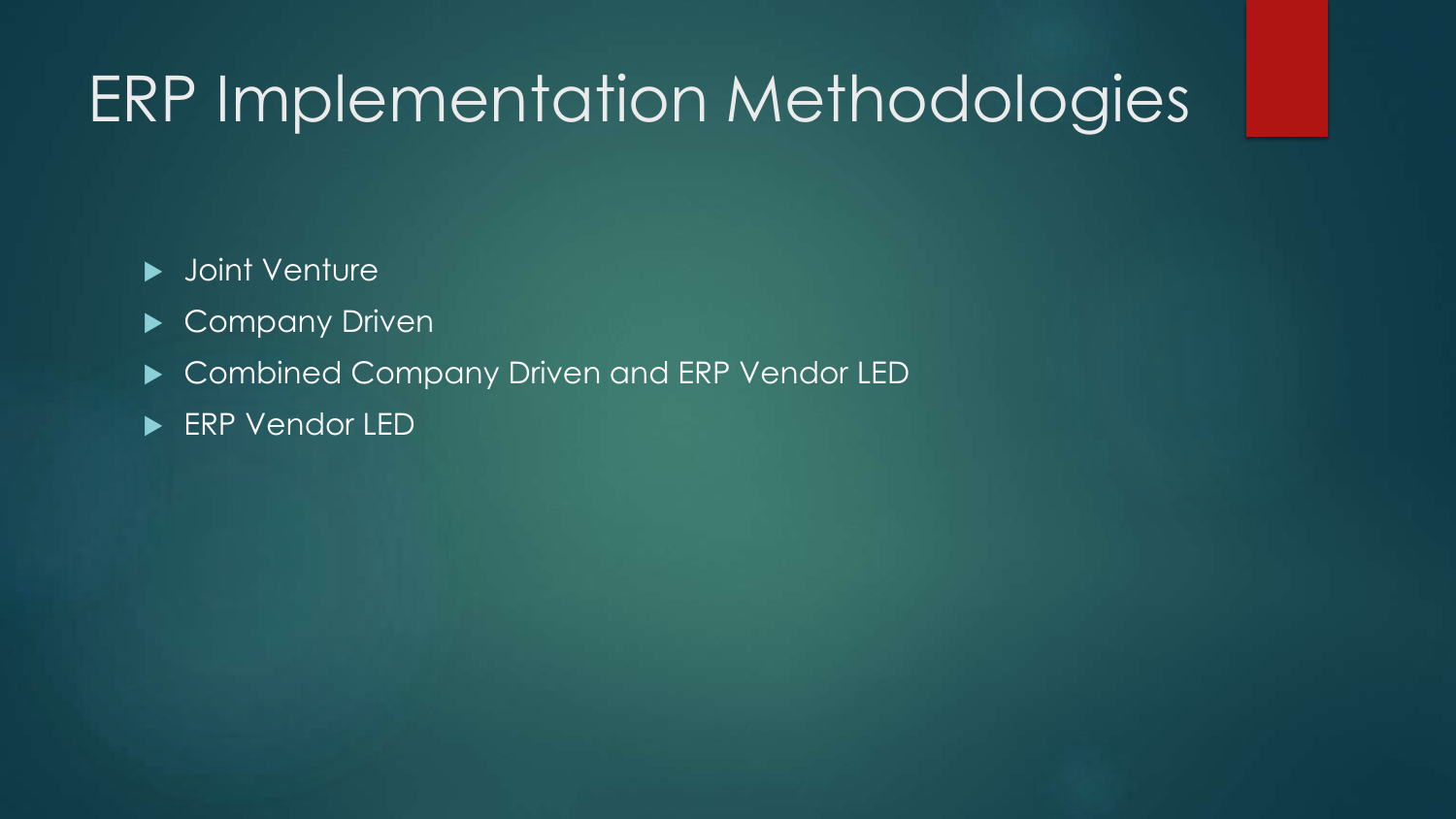### ERP Deployment Strategies



Factors Consideration while Deploying Strategies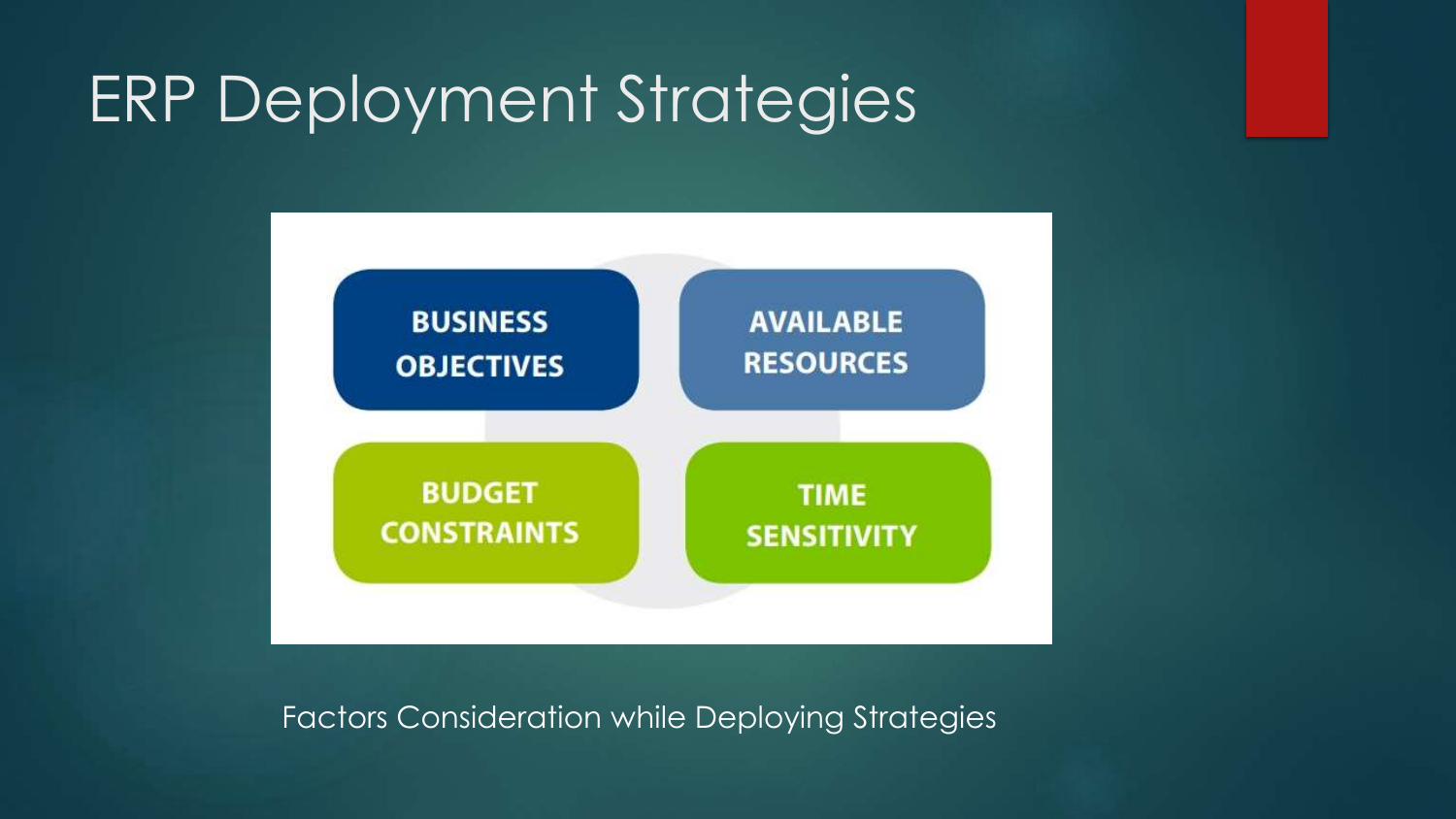### ERP Deployment Strategies

### Big-Bang

- ▶ Phased-Rollout
- Phased Rollout by Module
- Phased Rollout by Company Priorities
- Phased Rollout by Business Unit
- **Phased- Rollout by Geographical Location**
- **Parallel -Rollout**